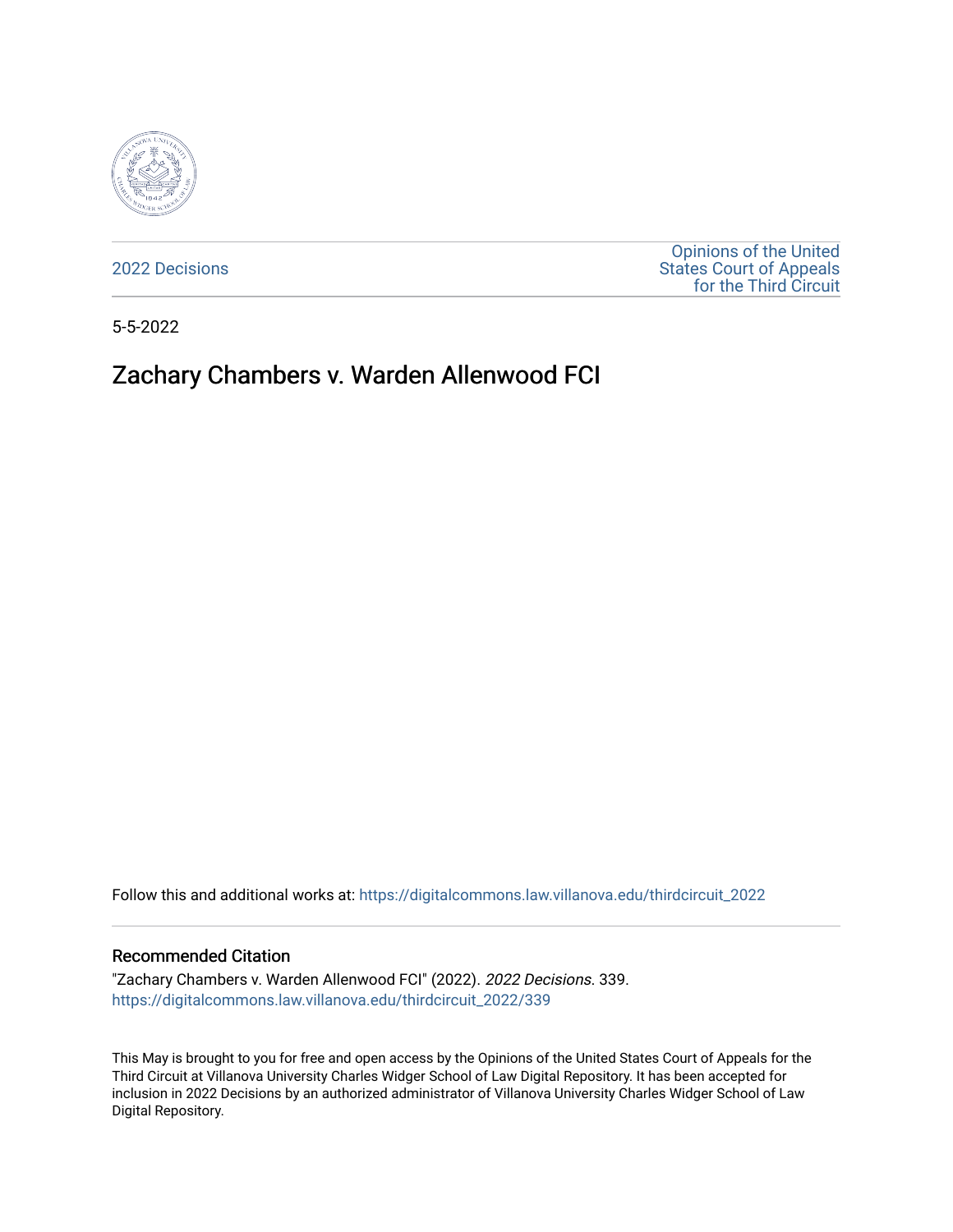### **BLD-113 NOT PRECEDENTIAL**

## UNITED STATES COURT OF APPEALS FOR THE THIRD CIRCUIT

\_\_\_\_\_\_\_\_\_\_\_

No. 21-3209 \_\_\_\_\_\_\_\_\_\_\_

### ZACHARY CHAMBERS, Appellant

v.

WARDEN ALLENWOOD FCI \_\_\_\_\_\_\_\_\_\_\_\_\_\_\_\_\_\_\_\_\_\_\_\_\_\_\_\_\_\_\_\_\_\_\_\_

On Appeal from the United States District Court for the Middle District of Pennsylvania (D.C. Civil Action No. 1-21-cv-01654) District Judge: Honorable Christopher C. Conner

\_\_\_\_\_\_\_\_\_\_\_\_\_\_\_\_\_\_\_\_\_\_\_\_\_\_\_\_\_\_\_\_\_\_\_\_

Submitted for Possible Dismissal Pursuant to 28 U.S.C. § 1915(e)(2)(B) or Summary Action Pursuant to Third Circuit LAR 27.4 and I.O.P. 10.6 March 31, 2022

Before: MCKEE, GREENAWAY, JR. and PORTER, Circuit Judges

(Opinion filed: May 5, 2022) \_\_\_\_\_\_\_\_\_

> OPINION\* \_\_\_\_\_\_\_\_\_

PER CURIAM

<sup>\*</sup> This disposition is not an opinion of the full Court and pursuant to I.O.P. 5.7 does not constitute binding precedent.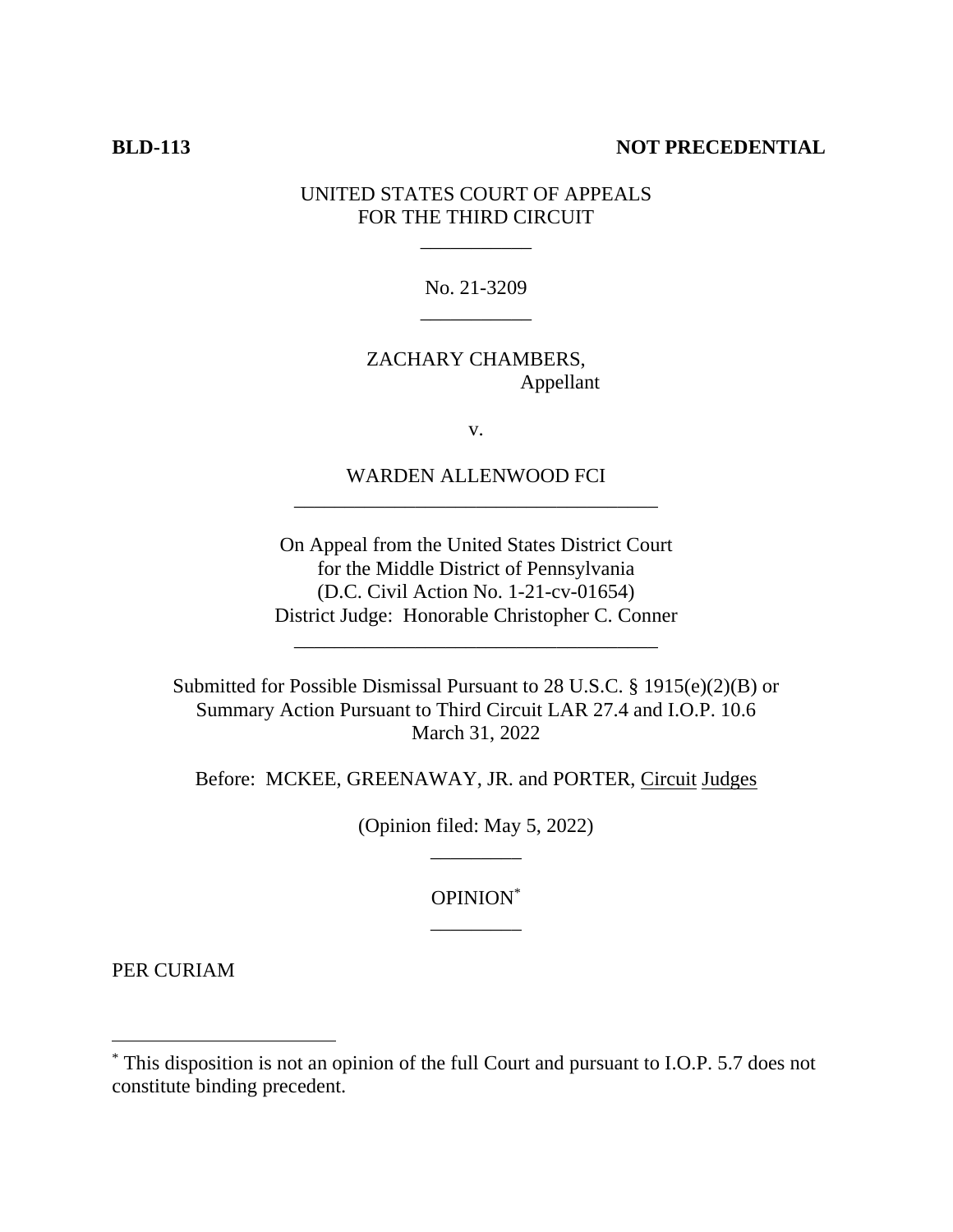Zachary Chambers, a federal prisoner incarcerated in Pennsylvania, appeals pro se from the order of the United States District Court for the Middle District of Pennsylvania dismissing his petition for a writ of habeas corpus under 28 U.S.C. § 2241. For the following reasons, we will summarily affirm the District Court's order. See 3d Cir. L.A.R. 27.4; 3d Cir. I.O.P. 10.6.

Following a jury trial in the United States District Court for the Eastern District of Pennsylvania in 2013, Chambers was convicted of conspiracy to distribute 5 kilograms or more of cocaine, 280 grams or more of crack cocaine base, and marijuana, in violation of 21 U.S.C. §§ 841(a)(1) and 846; and attempted possession with the intent to distribute 500 grams or more of cocaine, in violation of 21 U.S.C. §§ 841(a)(1) and 846, and 18 U.S.C. § 2. The District Court sentenced him to 330 months' imprisonment followed by five years' supervised release. We affirmed his conviction and sentence on direct appeal. See United States v. Chambers, 587 F. App'x 22, 26 (3d Cir. 2014).

In 2015, Chambers filed a motion to vacate, set aside, or correct his sentence pursuant to 28 U.S.C. § 2255, claiming ineffective assistance of counsel and withholding of evidence by the prosecution. The District Court denied his motion, but we granted him a certificate of appealability and remanded the matter for an evidentiary hearing on one of his claims. Following that hearing, the District Court again denied Chambers's motion, and we declined to issue him a certificate of appealability. See United States v.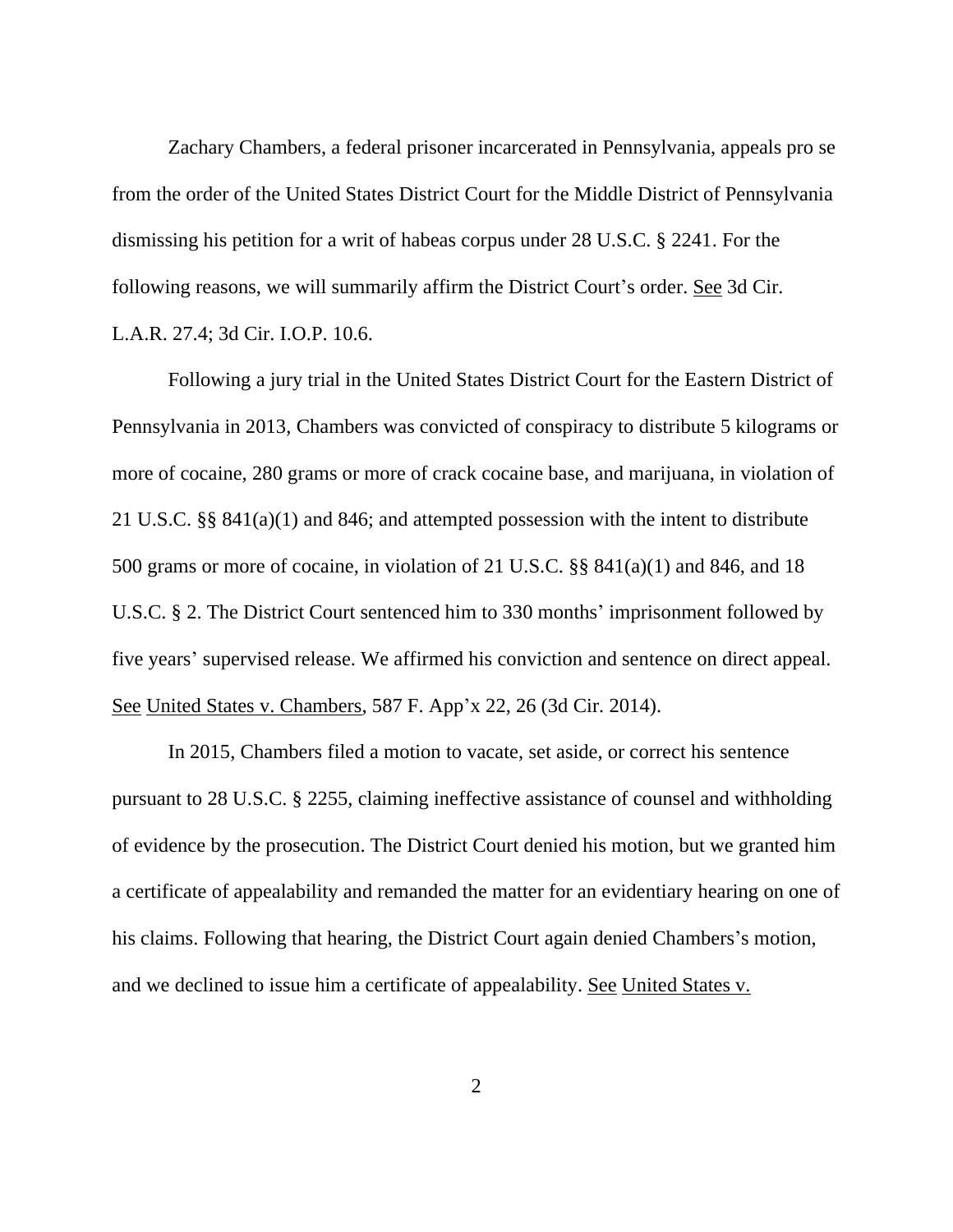Chambers, No. 17-3358 (3d Cir. Jan. 18), 2018 WL 11395021, cert. denied 139 S. Ct. 435 (2018).

In September 2021, Chambers filed the instant § 2241 petition, in which he claims that a change in law brought about by Rehaif v. United States, 139 S. Ct. 2191 (2019), renders invalid the imposition of a sentencing enhancement for possession of a firearm during the commission of the offenses for which he was convicted. See U.S. Sent'g Guidelines Manual § 2D1.1(b)(1) (U.S. Sent'g Comm'n 2012). The District Court dismissed the petition for lack of jurisdiction, finding that it could not entertain the § 2241 petition because § 2255 was not an inadequate or ineffective remedy for Chambers to challenge his detention. Chambers timely filed a notice of appeal and a response to our notice of possible summary action.

We have appellate jurisdiction pursuant to 28 U.S.C. § 1291. We exercise plenary review over the District Court's legal conclusions and review its factual findings for clear error. See Cradle v. United States ex rel. Miner, 290 F.3d 536, 538 (3d Cir. 2002) (per curiam). We may summarily affirm a District Court's decision "on any basis supported by the record" if the appeal fails to present a substantial question. Murray v. Bledsoe, 650 F.3d 246, 247 (3d Cir. 2011) (per curiam).

Motions under § 2255 are generally the presumptive means by which federal prisoners may collaterally challenge their sentences. See Davis v. United States, 417 U.S. 333, 343 (1974); Okereke v. United States, 307 F.3d 117, 120 (3d Cir. 2002). A habeas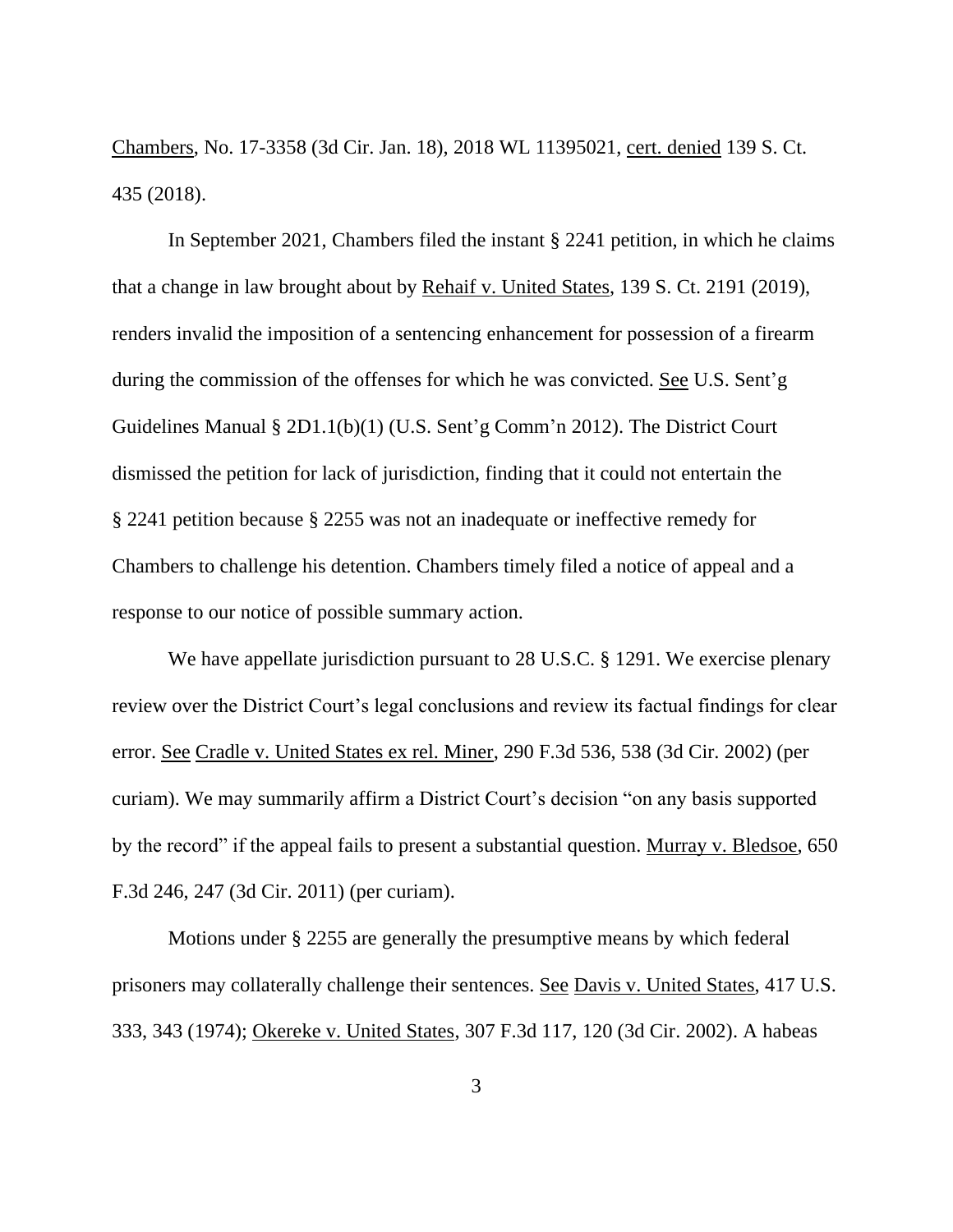corpus petition brought by a federal prisoner under § 2241 accordingly "shall not be entertained" unless a § 2255 motion would be "inadequate or ineffective to test the legality of [the petitioner's] detention." 28 U.S.C. § 2255(e). This exception, known as the "safety-valve clause," is narrow and applies "where the petitioner demonstrates that some limitation of scope or procedure would prevent a § 2255 proceeding from affording [the petitioner] a full hearing and adjudication of [the] wrongful detention claim." Cradle, 290 F.3d at 538. We have found such circumstances exist only in rare situations, such as where a petitioner has "had no earlier opportunity to challenge his conviction for a crime that an intervening change in substantive law may negate." In re Dorsainvil, 119 F.3d 245, 252 (3d Cir. 1997); see also Cordaro v. United States, 933 F.3d 232, 239 (3d Cir. 2019).

While Chambers invokes the Dorsainvil rule, he has not demonstrated such a limitation. As the District Court noted, he has not alleged any change in statutory interpretation that would render the conduct for which he was convicted non-criminal. See Bruce v. Warden Lewisburg USP, 868 F.3d 170, 180 (3d Cir. 2017). Chambers does not challenge his conviction. He alleges only that the sentencing enhancement for possession of a firearm during the commission of his offenses now cannot apply to him based on Rehaif, where the Supreme Court held that "in a prosecution under 18 U.S.C. §  $922(g)$  and §  $924(a)(2)$ , the Government must prove both that the defendant knew he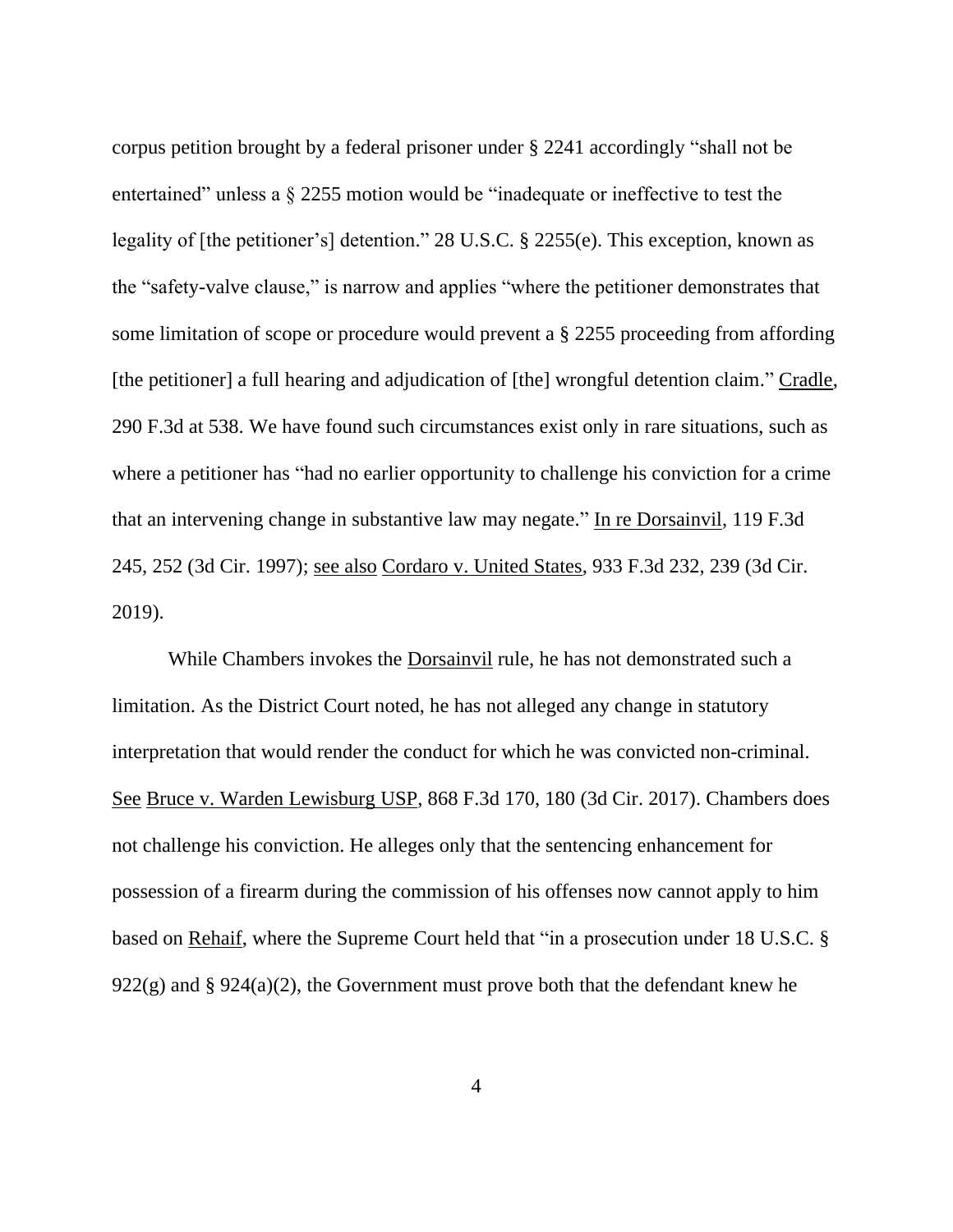possessed a firearm and that he knew he belonged to the relevant category of persons barred from possessing a firearm." 139 S. Ct. at 2200.

This argument is unavailing. Chambers was not charged with or convicted of an offense under 18 U.S.C. § 922(g) and § 924(a)(2), so Rehaif is inapplicable to him by its terms. Nor can his argument be construed to advocate for a logical extension of Rehaif, because the sentencing guideline enhancement in question does not require the defendant to have been convicted of any prior offense, occupy any particular status, or have knowledge of either.<sup>1</sup> See § 2D1.1(b)(1) (instructing courts to increase the offense level by two levels "[i]f a dangerous weapon (including a firearm) was possessed" by the defendant during the commission of an offense of conviction for unlawful manufacturing, importing, exporting, or trafficking of drugs); see generally United States v. Denmark, 13 F.4th 315, 318–321 (3d Cir. 2021) (discussing the required proof and procedure for imposing the enhancement under § 2D1.1(b)(1)); U.S. Sent'g Guidelines Manual § 2D1.1 cmt. n.11 (U.S. Sent'g Comm'n 2012).<sup>2</sup> We are unconvinced by Chambers's petition that Rehaif has any impact on the applicability of this enhancement to him.<sup>3</sup>

<sup>&</sup>lt;sup>1</sup> We acknowledge Chambers's evidence that there was some discussion of his prior convictions at his sentencing hearing. See Mem. L. Supp. § 2241 Pet., ECF No. 2 at 12– 13, 18–19. However, the transcript also indicates that his history was "not being introduced [by the Government at sentencing] in support of that enhancement . . . . It's being introduced as part of the defendant's conduct, his nature and characteristics that the court can take into consideration" under the sentencing factors in 18 U.S.C. § 3553. Id. at 14–15.

<sup>&</sup>lt;sup>2</sup> However, we find it unnecessary to decide whether a change in statutory interpretation